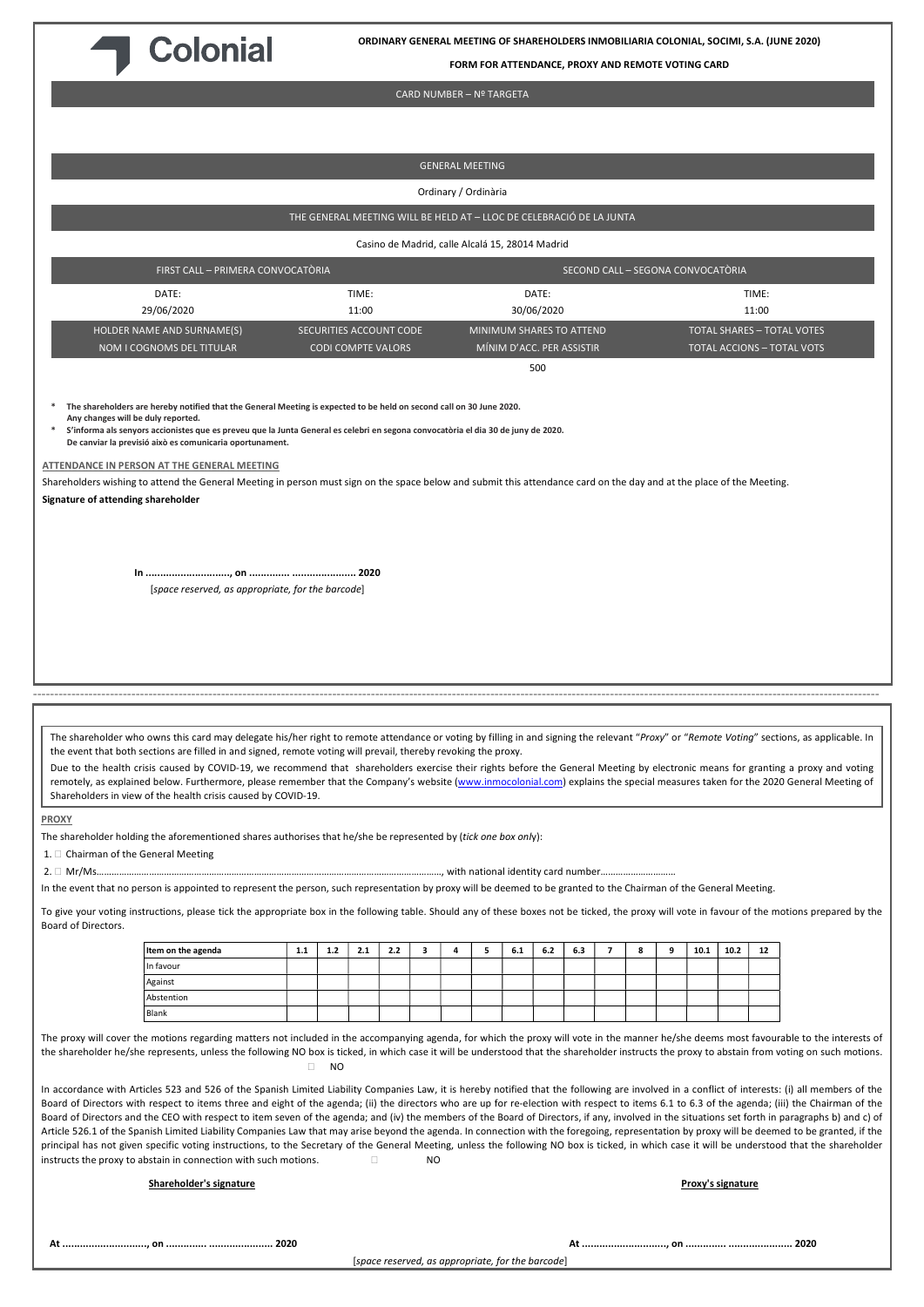# REMOTE VOTING

The shareholder holding the aforementioned shares votes in favour of all the motions drawn up by the Board of Directors in relation to the items on the agenda, attached hereto, unless a different vote is indicated below (tick the appropriate boxes).

| Item on the agenda | 1.1 | 1.2 | 2.1 | 2.2 |  | 6.1 | 6.2 | 6.3 | 8 | a | 10.1 | 10.2 | 12 |
|--------------------|-----|-----|-----|-----|--|-----|-----|-----|---|---|------|------|----|
| In favour          |     |     |     |     |  |     |     |     |   |   |      |      |    |
| Against            |     |     |     |     |  |     |     |     |   |   |      |      |    |
| Abstention         |     |     |     |     |  |     |     |     |   |   |      |      |    |
| Blank              |     |     |     |     |  |     |     |     |   |   |      |      |    |

Unless expressly stated otherwise in the manner described below, and in relation to the motions not drawn up by the Board of Directors or on items not included in the accompanying agenda, representation is understood to be granted to the Chairman of the General Meeting, applying the rules on how to vote in the absence of instructions and in the event of a conflict of interest contained in the "Proxy" section in this form. Tick the following NO box only if opposed to the proxy vote (in which case it will be understood that the shareholder abstains from voting on such motions).  $\Box$ 

| Shareholder's signature                           | <b>Holder Name and Surname(s)</b> |                         |  |  |  |  |
|---------------------------------------------------|-----------------------------------|-------------------------|--|--|--|--|
|                                                   |                                   |                         |  |  |  |  |
|                                                   | <b>Securities Account Code</b>    | <b>Number of Shares</b> |  |  |  |  |
| [space reserved, as appropriate, for the barcode] |                                   |                         |  |  |  |  |
|                                                   |                                   |                         |  |  |  |  |
|                                                   |                                   |                         |  |  |  |  |
| -----------------------                           |                                   |                         |  |  |  |  |

### RIGHT OF ATTENDANCE

Shareholders have the right to attend the General Meeting of Shareholder if they, individually or as a group, hold at least 500 shares, which must be registered in the shareholder register five days prior to the General Meeting, and provide proof to this effect by showing the relevant authentication certificate or this attendance, proxy and remote voting card or, if the shareholder attends electronically, by the means foreseen in the section devoted to the 2020 General Meeting of Shareholders ("Electronic Attendance") on the corporate website (www.inmocolonial.com). Should there be a difference between the number of shares claimed by the shareholder and the number of shares registered under their name in IBERCLEAR, the information shown on IBERCLEAR's records will prevail. Should the shareholder attend the General Meeting physically or electronically, their proxy or remote vote will be revoked. With regards to jointly owned shares, it will be considered that the co-owner who registers to attend the General Meeting will be the person who effectively attends the General Meeting and

#### PROXY

All shareholders entitled to attend a General Meeting may be represented by another person who need not be a shareholder. To this end, they must complete the "Proxy" section of this card and it must be signed by the shareholder and by his/her proxy on the space set aside for such purpose. The representation by proxy may be sent to Inmobiliaria Colonial SOCIMI, S.A. in accordance with the Company Bylaws, the Regulations of the General Meeting and the information contained in the call notice and on the corporate website (www.inmocolonial.com), by:

- a) By delivering in person the attendance, proxy and remote voting card received from the depositary entities or, as appropriate, this card, duly filled in and signed in the "Proxy" section to the Company's registered office (Paseo de la Castellana 52, 28046 Madrid) or to the offices of SOCIMI, S.A. (the "Company") in Barcelona (Avenida Diagonal 532, 08006 Barcelona), from 9.00 a.m. to 2.00 p.m., for the attention of the Shareholder Relations Office ("Oficina de Atención al Accionista").
- By sending by post the attendance, proxy and remote voting card received from the depositary entities or, where applicable, this card, duly filled in and signed in the "Proxy" section, to the registered office (Paseo de la Castellana 52, 28046 Madrid) or to the Company's offices in Barcelona (Avenida Diagonal 532, 08006 Barcelona), for the attention of the Shareholder Relations Office ("Oficina de Atención al Accionista").

c) Through the proxy electronic platform expressly enabled on the corporate website (www.inmocolonial.com), in accordance with the procedure indicated thereon.

The granting of proxy must be received by the Company, with satisfactory proof of identity, at least 24 hours prior to the date set for the General Meeting on first call. Otherwise it will understood to not have been granted. The attendance of the shareholder entails the revocation of any proxy.

#### REMOTE VOTING BEFORE THE GENERAL MEETING

Shareholders may vote remotely through the means indicated in paragraphs a), b) and c) of the foregoing section for the notification of the exercise of vote by proxy.

Votes cast by any of the means provided in the paragraphs a), b) and c) above, must be received by the Company, with satisfactory proof of identity, at least 24 hours prior to the date set for the General Meeting on first call. Otherwise, the vote will be considered as not cast. A remote vote will be void:

- If it is subsequently expressly revoked by the same means used to cast the vote and within the time limits established to do so.
- If the shareholder who cast the vote attends the meeting physically or by electronic means.

Shareholders who have cast their vote remotely shall be considered present for the purposes of verifying the quorum of the General Meeting.

-------------------------------------------------------------------------------------------------------------------------------------------------------------------------------------------------------

will be therefore entitled to exercise the rights to speak, ask for information, put forward motions and vote according to their jointly owned shares.

## ELECTRONIC ATTENDANCE

Shareholders and proxies attending the General Meeting remotely and in real time should follow, if they wish to exercise their rights, the procedure specified in the document "Instructions for attending and voting at the General Meeting by electronic means" that is available in the section devoted to the General Meeting of Shareholders 2020 ("Electronic Attendance") on the Company's website (www.inmocolonial.com). For matters that are not expressly regulated, the same rules provided for physical attendance at the General Meeting will apply.

## PROTECTION OF PERSONAL DATA

Under the applicable rules on protection of personal data (mainly Regulation (EU) 2016/679 of 27 April 2016 on the protection of natural persons with regard to the processing of personal data and on the free movement of such data and Spanish Organic Law 3/2018 of 5 December on the Protection of Personal Data and guarantee of digital rights) shareholders are hereby informed that the Company, with tax identification number A-28027399, will be in charge of the automated processing of the personal data provided by shareholders or banks, Brokers and Dealers at which the shareholders have deposited their shares, through the agency legally authorised to keep the shareholder register, i.e. Iberclear, in connection with the General Meeting, and any other data that may arise as a result thereof. The purpose of such electronic file or processing is only the management and administration of the relations between the Company and the shareholders (including, where appropriate, their proxies) in connection with the General Meeting of Shareholders of the Company. The legal basis of the data processing is the need to comply with the provisions of the Spanish Limited Liability Companies Law. The Company will store the data for the duration of its obligations relating to the Ordinary General Meeting and for the 6 years following its termination.

Shareholders or their proxies have the right to access, rectify, delete and object to the processing of their data, as well as to exercise the other rights recognised in the current data protection legislation with the extension and limitations provided in such legislation. To do so, they must send a notice (including the identification of the holder of the rights, e.g. a photocopy of their ID card) to the following address: Inmobiliaria Colonial, SOCIMI, S.A., Paseo de la Castellana 52, 28046 Madrid. Additionally, shareholders can send the aforementioned notice to the email address: ucnormativo@inmocolonial.com.

The Company, in its capacity as data controller, has adopted all security measures required by law on its facilities, systems and files, and will safeguard the confidentiality of the relevant personal data, save where such data must be disclosed as required by Law or by a court and/or governmental order.

Should the data subjects consider that their information has been wrongfully processed or their rights have not been duly observed, they may file a claim before the Spanish Agency of Data Protection (www.aepd.es).